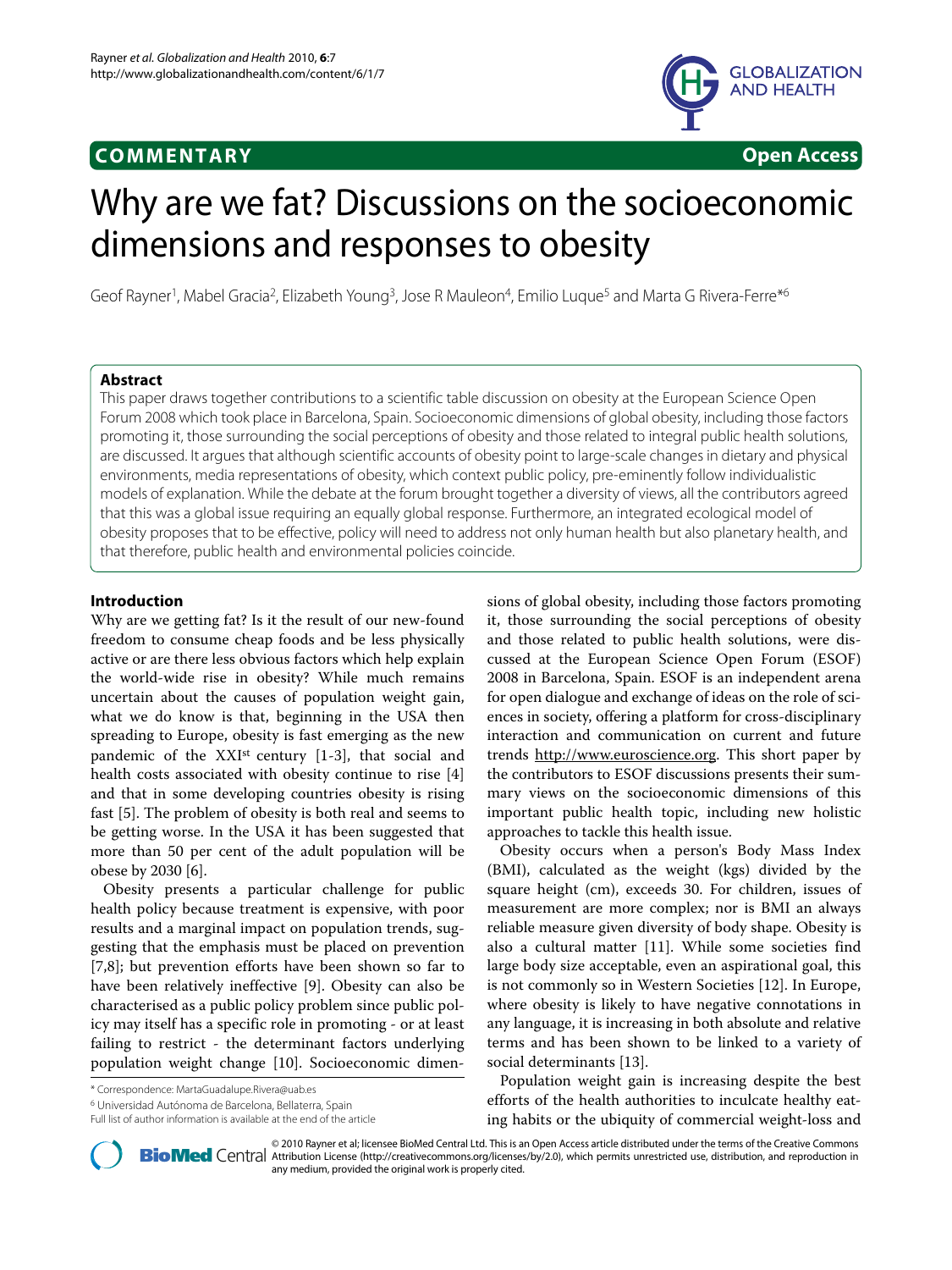low-fat food products. This suggests that an analysis of obesity requires more than an understanding of individual dietary patterns but needs to engage with a more complex explanation incorporating the recognition of the paradox that while society may discourage fatness discursively, it might also encourage it in practice.

Obesity has been classified by the World Health Organization (WHO) as a non-communicable disease (although it might be better described as an 'avoidable chronic illness') [[14\]](#page-4-11). WHO's expert guidance on obesity causation is found in the joint WHO/Food and Agriculture Organisation report TRS 916 [\[15](#page-4-12)] and this analysis was ratified at the 2004 World Health Assembly [[16\]](#page-4-13). The WHO approach provides a powerful understanding of causation, especially when allied with general explanations of the historical development of obesogenic drivers known as the Nutrition Transition [[17](#page-4-14)[-20\]](#page-4-15). Unfortunately, scientific explanations of obesity carry less weight in the media than behavioural and biomedical discourses that emphasise immediate (or 'proximate') causation and individual responsibility, reflecting what some have seen as the reductionist tendency in the prevalent 'western model' of health [[21\]](#page-4-16).

### **Discussion**

#### **Variables affecting Obesity: The Spanish case**

Weight gain does not affect everybody in the same way. Not everyone who is overweight is ill because of it and not everyone who is overweight has a poor diet. The way in which people consume food and manage their health varies according to many factors ranging from socioeconomic status, gender, age and ethnic origin as well as the interaction between micro- and macro-structural factors that change from one society to another [[22\]](#page-4-17).

Across the European continent, obesity has been growing in prevalence, with particular concern focused on children [\[13\]](#page-4-10). The annual rate of increase appears to be upward; from around 0.2% during the 1970s to 0.8% in the early 1990s [[3\]](#page-4-0). There are important differences within and between countries. Croatia and Finland have the highest prevalence among males older than 15 years (around 22%), while Uzbekistan and Norway have the lowest prevalence (around 6%). The relative importance of the specific factors which explain such wide variance are difficult to establish since national wealth, local dietary patterns, culture and other factors which appear to be driving this trend, appear to interact in complex ways.

In Spain, the location of the ESOF meeting, variables such as age, social class, sex, and region of habitation, for example, all appear to be related to obesity prevalence [[23\]](#page-4-18). Overall prevalence of obesity among adults is 15.5% (15.7 and 15.4% among men and women, respectively; Figure [1](#page-1-0)), and this percentage increases with the age,

<span id="page-1-0"></span>

from 5.5% at 18-24 years old to 27.3% at 65-74 years. With respect to social class it increases from 10.4% among the highly skilled to 19.5% among the unskilled. In the case of women, it increases threefold from 6.9% among the highly skilled to 21.8% for unskilled. Pensioners have the highest rate of obesity (23%) followed by homeworkers (20.6%). Differences also expressed regionally. The prevalence ranges from 11%-12% in La Rioja, Madrid and the Balearic Islands to 18%-19% in Murcia, Andalusia or Extremadura [\[23\]](#page-4-18).

Among the Spanish children (2 to 17 years old) the numbers are also of growing concern (Figure [2\)](#page-1-1). The highest prevalence is for children between 5 to 9 years old (15.4%) and those in the range of 2 to 4 years old (15.3%).

<span id="page-1-1"></span>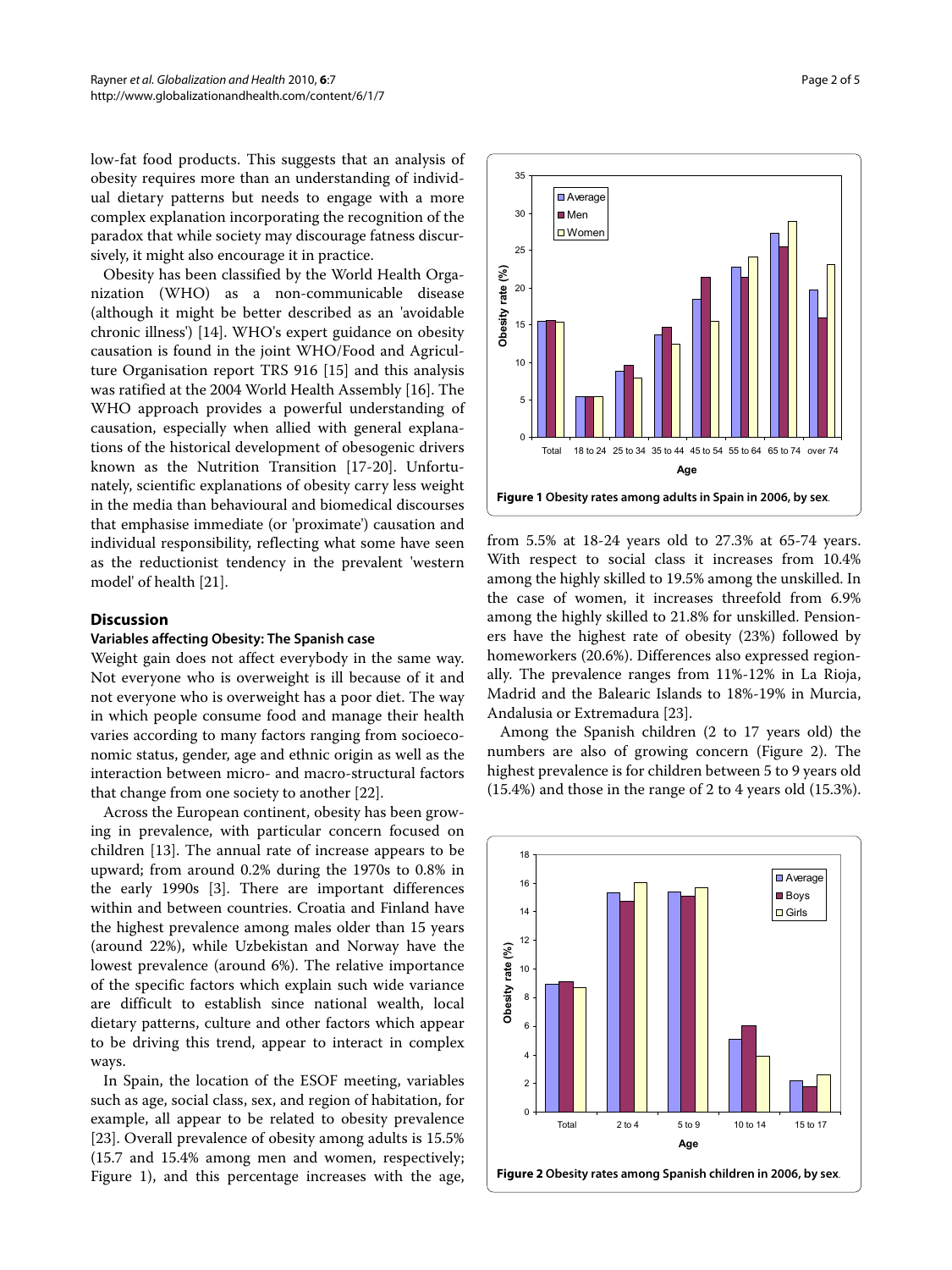Parents' professional background is related to prevalence, increasing from 4.4% for the more skilled to 12.2 and 11.4% for those less skilled. In terms of territorial differences, the highest prevalence is in the Canary Islands, Ceuta and Melilla, Comunidad Valenciana, La Rioja and Andalusia (from 12 to 16%) and the lowest rates are found in Asturias, Castilla la Mancha, Galicia, Madrid and Basque Country (from 4.5 to 5.5%) [\[23](#page-4-18)].

#### **Health system responses to obesity**

It is a metabolic rule that when we consistently overeat we put on weight: it therefore follows that dietary intake and physical activity matters [\[24](#page-4-19)]. However, changes in diet and levels of physical activity always occur in historical and social context, a fact which is often ignored [\[25](#page-4-20)]. The result is that behavioural and biomedical discourses emphasise proximate causation and individual responsibility [[26\]](#page-4-21), which, in turn, limits the possibilities of public health action [[27\]](#page-4-22). Proximate causes include dietary patterns, levels of physical activity, and genetic factors. Specialists stress the consequences of reductions that have occurred in everyday activity, such as walking, the time spent in sedentary pursuits and patterns of body weight in parent and child. Advice from experts therefore centres on changing 'disordered' lifestyles and consumption patterns in order to promote healthy habits, guided by general practitioners, pharmacists and others, increasing the responsibility of individuals through taming their appetites and encouraging the self-regulation of appetite. It follows that explanations of obesity found in the media, and refracted into political discourse, focus on a person's choices and lifestyle in their immediate environment (behavioural frame), although lately there is an increasing recognition of the importance of the environmental factors which simultaneously constrain mobility and stimulate the intake of high fat, high energy foods (systemic frame) [\[27](#page-4-22)]. As a consequence, policies focus on the individual and highlight the role of individual choice in diet or participation in physical activity as the key to health improvement. The principal recommended mechanism of change is educational, including family recognition that the problem actually exists, and encouragement towards healthy lifestyles, along with some environmental improvements, such as food labelling [[28\]](#page-4-23).

Given that there is little evidence that the favoured social marketing approach, in any of its different formats, has halted overall obesity trends [\[29](#page-4-24)[,30](#page-4-25)], the question might be as to why the focus on educating individuals remains dominant to prevention efforts. The answer may be that alternative explanations, which by implication require a much broader range of policies and actions, are too economically and politically challenging.

#### **Markets, technology and medicalization of obesity**

In more market-oriented societies, it has been suggested that social and health problems take on a more common character [\[31\]](#page-4-26). In the case of obesity there are numerous commercial opportunities. For instance, functional foods, dietary advice and diet book publishing have risen rapidly. In the UK, the sale of functional foods has risen from £134 million in 1998 to £1.7 billion in 2007 [[32\]](#page-4-27). While large investments have been made by pharmaceutical companies in the field of anti-obesity drugs, market growth does not follow the growth of obesity prevalence but rather the scope of reimbursement for pharmacological management, which in many countries remains limited [[33\]](#page-4-28).

To the dietary recommendations launched by health professionals and public authorities to promote health, the numerous and often contradictory messages distributed through market channels must be added [\[34](#page-4-29)]. Advice in favour of the optimum diet and normal body weight has been adopted by the health and 'body care' market. Advertising and marketing campaigns offer clues for understanding the role of the food industry, aided by scientific and technological innovations. The marketing industry is the creator, par excellence, of the rhetoric of "well-being" and the commercialization of the term "health", an umbrella concept that subsumes a broad range of other concepts: pleasure, beauty, convenience and mental health [\[35\]](#page-4-30). Products are advertised as "light" or "free" - as in cholesterol-free, sugar-free, and fat-free. In the same way, products "with" - fibre, lactic acid bacteria, minerals, fatty acids -represent a new generation of products designed to cater to our perception of wellbeing and health [\[36\]](#page-4-31).

For all these reasons, it is difficult to separate interests related to health and interests related to commerce in biomedical discourse [[37\]](#page-4-32). Thus, at the same time that the medical establishment warns against overweight as a threat to health, the consumer and medical economy is inundated with food products of doubtful nutritional quality, diet plans, weight loss drugs and weight loss surgery.

#### **Structural causes, structural solutions**

Is consumer choice driving global or national trends in population weight gain, and underlying the independent consumption decisions of millions of people, or are there other, less visible, but nevertheless real, explanatory factors at work? While individual consumer choice provides the enduring narrative circulated in policy circles and the media, attention to structural causes (and thus structural solutions) linked to the economic and cultural identity of society is given less prominence. Structural types of explanation for obesity focus on long-term economic and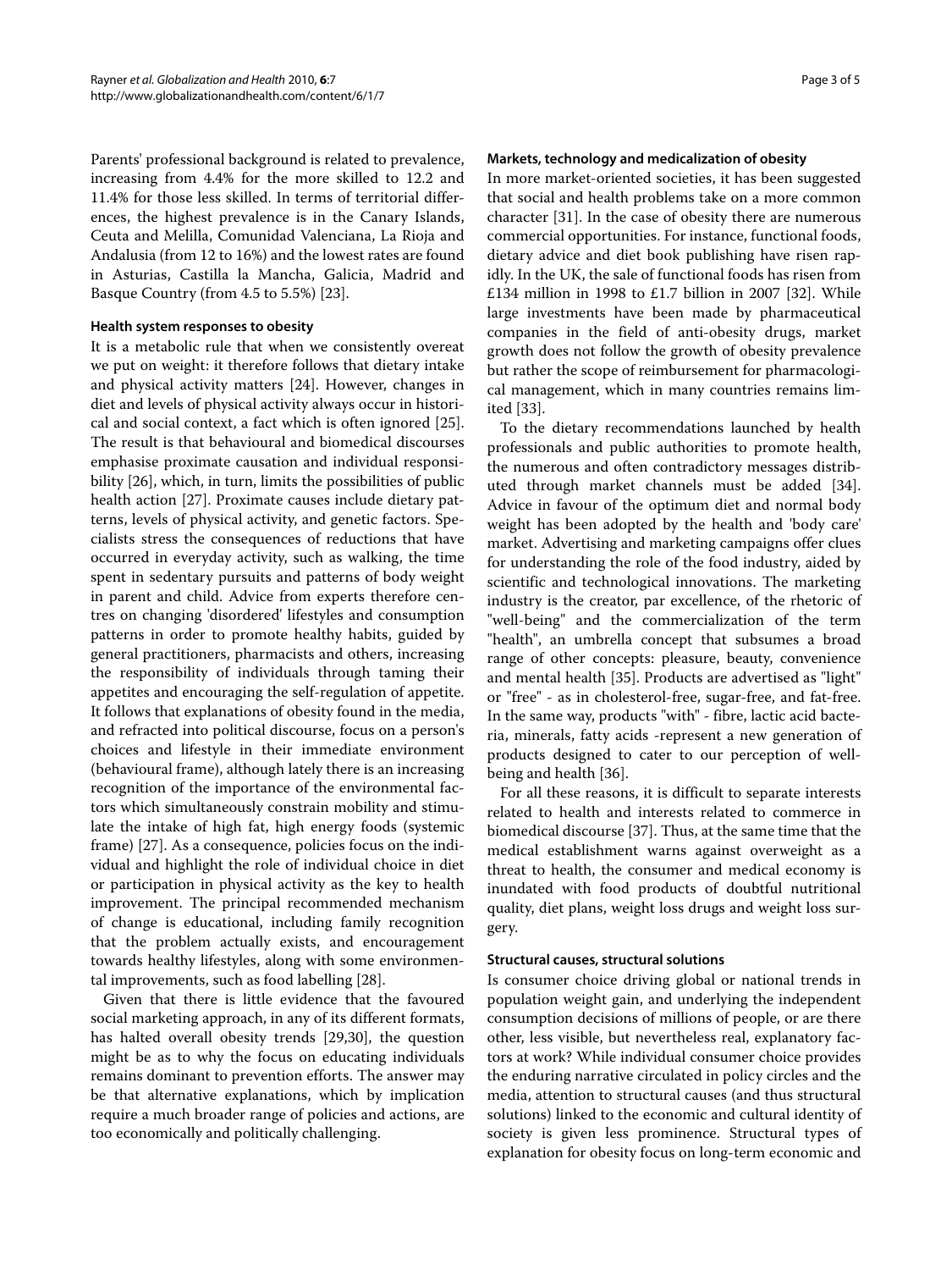social policy trends - some of which take a global form [[31\]](#page-4-26) and the changing context of consumer choices.

One approach for explanation begins by analysing changes within the food supply chain and the reshaping of the way in which food is produced, formulated, priced, marketed and consumed. Following the lead of the USA, farming legislation has resulted in ever-cheaper basic ingredients available to food manufacturers and retailers, boosting portion sizes as well as consumption of high fat, energy dense foods [[38\]](#page-4-33). Since the 1970s the European Common Agricultural Policy, has balanced subsidies to primary producers with economic liberalisation in markets, particularly in food manufacturing, food services and food retailing. Whereas the former boosted production levels, the latter introduced new capital into the food manufacturing and retail segments, profoundly altering food provisioning systems [[39](#page-4-34)]. The impact has been dramatic. Traditional diets, in particular 'Mediterranean Diet' of Spain, Italy, Greece and Malta - previously much praised by nutritionists - has given way to new dietary regimes containing much higher levels of saturated fats, salt and sugars. Such trends extend well beyond Europe and may be resulting in a global culture of food [\[40](#page-4-35)]. Even so, apparently homogenizing forces produce outcomes which vary according to national or cultural context [\[41](#page-4-36)].

A second type of policy analysis aims at encompassing these economic and business realities, public policy and cultural factors, implying the need for scientific collaboration across different research disciplines (as well as coordination and collection of different types of knowledge) together with detailed understanding of the interplay of local, regional, national and global factors [[42](#page-4-37)-[44\]](#page-4-38). A third focus points to the imbalance of power between the public good and corporate freedom [\[45](#page-4-39)] and raises questions over current understandings of health and the nature of the economical interventions needed to support health [[46\]](#page-4-40).

If these perspectives add to our knowledge of structural factors, there remains open the need to construct an integrated and holistic perspective which can draw upon not only the biological and physiological aspects of obesity and its social, economic and environmental determinants, but which also examines the feedback between the conditions which are shown to influence health to those which affect the natural environment. In part, the formulation of this new approach has already begun. An ecological perspective has already been established within the prestigious US Institute of Medicine [\[47\]](#page-4-41), while a specifically ecological model was formulated to examine obesity [[48\]](#page-4-42). An ecological approach is also present within the British government's Foresight Study of obesity [[49\]](#page-4-43). It has been suggested that tackling obesity and tackling climate change can both be characterised as 'ecological' in form and share a number of similar underlying drivers

and characteristics [\[29](#page-4-24)[,50](#page-4-44)]. Both have been years in the making, both involve the interplay between similar factors - overuse of energy derived from fossil fuels and underutilisation of human energy, overproduction and waste, and lack of sustainability- and both, in public policy terms, are insufficiently recognised and require long term framework of action, implying a thorough redirection of society. It is agreed that steps towards low-carbon living (including changes in consumption patterns or green-designed cities) have health benefits that will improve quality of life by challenging diseases arising from affluent high-carbon societies, such as obesity [\[50](#page-4-44)]. A full response requires a holistic global approach, but this fact should not be a reason to delay changes that are beneficial to human health and can be implemented immediately [[50\]](#page-4-44).

#### **Conclusions**

Obesity has been dramatised as one of the leading public health challenges of our age, but it is equally a conceptual and public policy challenge as well. What emerged from the ESOF scientific table is that solutions presented at the level of the individual, whether they be health education or medical interventions, are unlikely to be successful while newer ecological approaches have yet to capture the attention of policy makers. As the societal consequences of obesity fully emerge, pressure will be placed upon supply chains, economic actors and upon public and private behaviour to make wholesale changes.

#### **Competing interests**

The authors declare that they have no competing interests.

#### **Authors' contributions**

MG, LY, JRM and EL have written the summarised ideas of their contribution to the ESOF conference. GR has written the summarised ideas of his contribution to the ESOF conference and helped in the writing of the paper bringing all the ideas together. MGRF organised the conference and led the writing of the paper. All authors have read and approved the final manuscript.

#### **Acknowledgements**

"Diputació de Barcelona" and the Spanish Ministry of Science (CSO2008-00661- E) founded the scientific table "Why are we fat? Socioeconomic dimensions of obesity" at the ESOF2008 and the publication of this article, respectively.

**Author Details** 3University of Staffordshire, Staffordshire, UK, <sup>4</sup>Universidad del País Vasco UPV/ EHU, Vitoria, Spain, 5Universidad Nacional de Educación a Distancia, Madrid, Spain and 6Universidad Autónoma de Barcelona, Bellaterra, Spain

#### Received: 13 July 2009 Accepted: 23 April 2010 Published: 23 April 2010

#### **References**

- <span id="page-3-0"></span>Wang Y, Beydoun MA: The Obesity Epidemic in the United States-Gender, Age, Socioeconomic, Racial/Ethnic, and Geographic Characteristics: A Systematic Review and Meta-Regression Analysis**.** Epidemiological Reviews 2007, 29:6-28.
- 2. WHO: Obesity: preventing and managing the global epidemic. Report of a WHO Consultation**.** In Obesity: preventing and managing the global